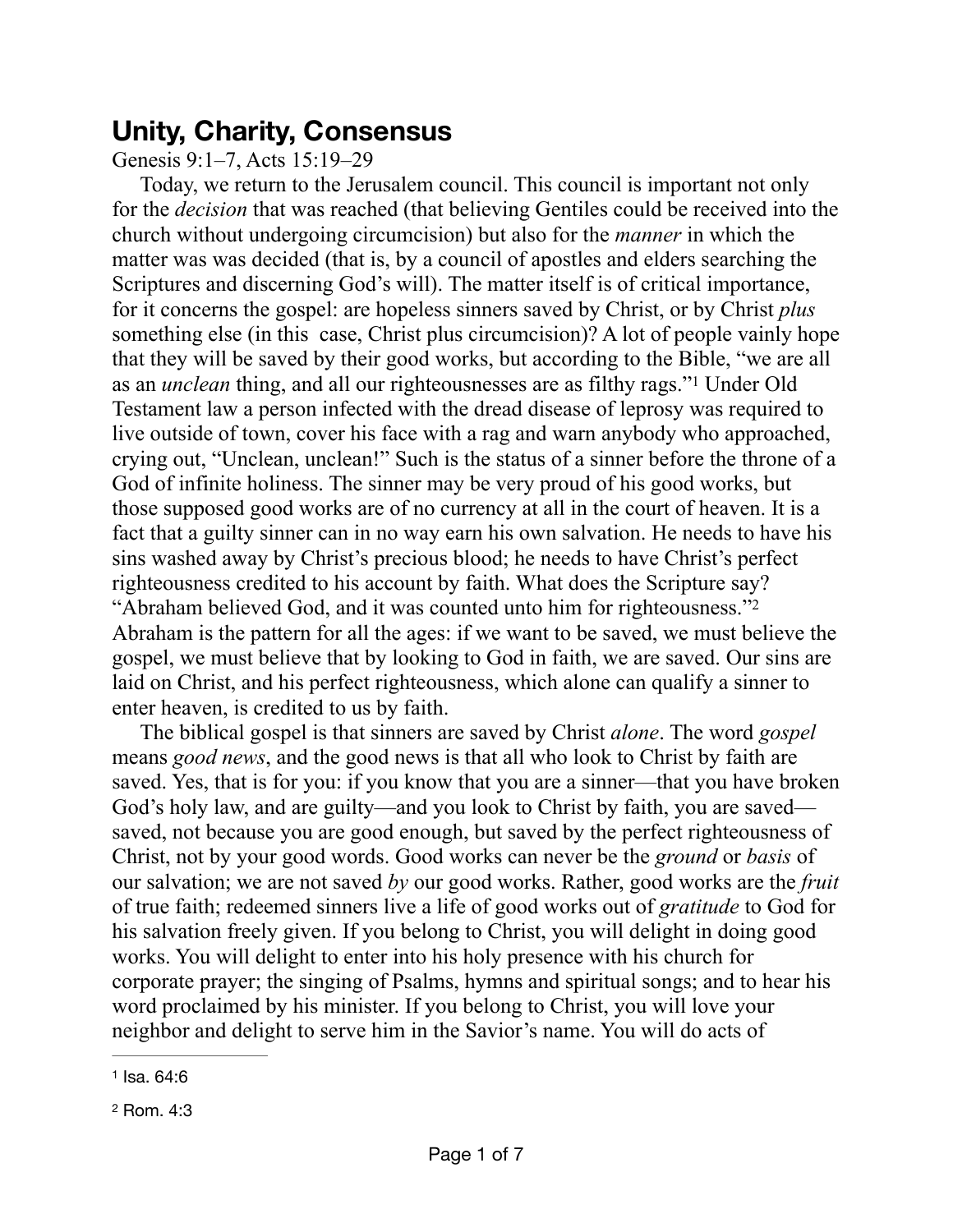kindness out of love for the Savior. If you do not desire to do good works—if you are content to live a selfish, self-centered life, thinking only of your own happiness and pleasure—then that is evidence that you do *not* belong to Christ. You should go to God and tell him, "Search me, O God, and know my heart: try me, and know my thoughts: and see if there be any wicked way in me .…" Pray for the fruit of true repentance. Examine yourself, whether you are in the faith.

Our text for exposition and application this morning begins at the close of the apostle James' speech to the Jerusalem council. James appears to have been the moderator of the Jerusalem council. He was well-respected among the apostles and elders. Peter had spoken first, relating how under his ministry the Holy Spirit had fallen upon the Gentiles, and how God had cleansed the hearts of both Gentiles and Jews by faith. Afterward, Barnabas and Paul spoke, telling how God through their hands had worked many miracles and wonders among the Gentiles. These speeches apparently encouraged others to speak as well, for twice Luke observes all the multitude becoming silent. After everyone had had their say, James was the last to speak. He specifically cited the prophet Amos, who recorded God's promise to rebuild the tabernacle of David "so that the rest of mankind may seek the Lord, even all the Gentiles who are called by my name." God had an elect people among the Gentiles, and this fact was no afterthought on God's part; rather, it was known to him from eternity.[3](#page-1-0)

<span id="page-1-2"></span>Our text today has James concluding his speech by saying, "Therefore I judge that we should not trouble those from among the Gentiles who are turning to God." F. F. Bruce's comment is helpful: "James's conclusion amounted to this: that all attempts to impose circumcision and its attendant legal obligations on Gentile converts must be refused. The way of salvation and the terms of church fellowship were to be the same for Jews and Gentiles alike: their basis was God's free grace in Christ, to be received by faith alone. The fundamental principle of the gospel was thus safeguarded.["4](#page-1-1)

<span id="page-1-3"></span>Yet there remained the practical matter of how believers from very different backgrounds would cooperate together in the kingdom of Christ: Jews who all their lives had lived under the ceremonial law as God's peculiar people, as well as Gentiles who knew nothing of the Jewish ceremonies and were strangers to the covenants of promise. The Gentiles would bring customs into the church that would be highly offensive to the sensibilities of their Jewish brethren. So James continued, proposing "that we write to them to abstain from things polluted by idols, from sexual immorality, from things strangled, and from blood." His purpose was not to add something to the requirement of faith, to argue that a sinner is saved

<span id="page-1-0"></span><sup>&</sup>lt;sup>[3](#page-1-2)</sup> https://all-of-grace.org/sermon\_manuscripts/2022-01-31\_Acts\_15\_18\_Known\_unto\_God.pdf

<span id="page-1-1"></span>[<sup>4</sup>](#page-1-3) F. F. Bruce, *Commentary on the Book of Acts* (Grand Rapids: Eerdmans, 1979), 311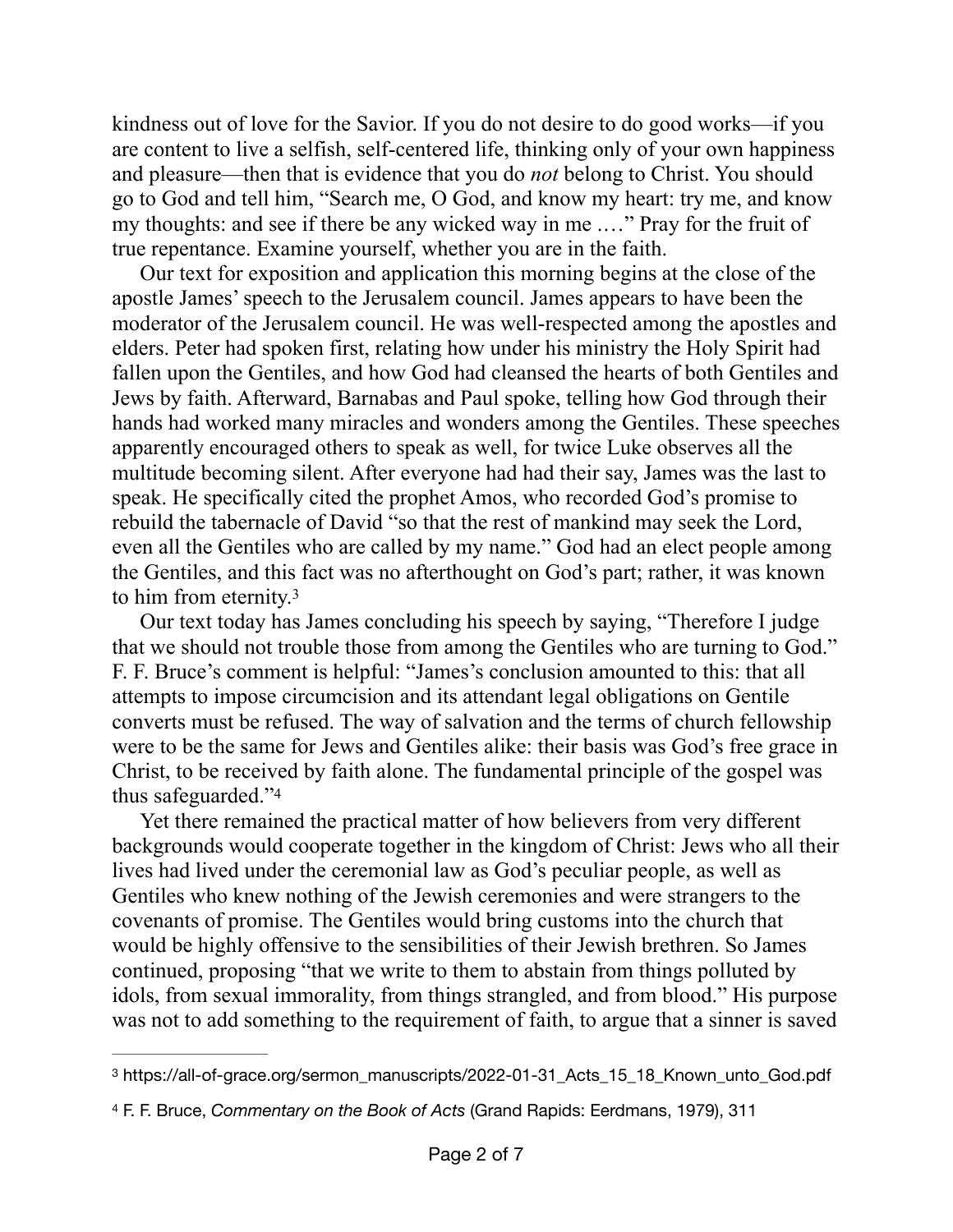by Christ *plus* abstaining from certain foods or from sexual immorality. The gospel is *Christ alone*. It is not Christ plus circumcision, it is not Christ plus keeping certain other rituals; it is Christ alone. But to avoid unnecessary offense to their Jewish brethren, to keep the biblical ideal that would later be expressed by the apostle Paul: "Give no offense, either to the Jews or to the Greeks or to the church ofGod,"<sup>[5](#page-2-0)</sup> the Gentiles should abstain from foods that had been offered to idols, from things strangled, and from blood.

<span id="page-2-2"></span>They should also be reminded to abstain from sexual immorality—that is, to live lives of purity, according to the seventh commandment. Then, as now, sex outside of lawful marriage was rampant in society—it was commonplace, and people didn't even think of it as sinful. But God is holy and pure, and his law clearly states, "Thou shalt not commit adultery." His requirement for every person on earth is sexual chastity and purity in the single life, and monogamy and faithfulness in the state of lawful marriage: one man and one woman in a loving, committed, permanent relationship. If you have failed in the matter of sexual purity, there is forgiveness and hope in the gospel, but far better to "flee fornication,"<sup>[6](#page-2-1)</sup> as Joseph did when he fled from Potiphar's wife. As Paul would later write, "Do you not know that the unrighteous will not inherit the kingdom of God? Do not be deceived. Neither fornicators, nor idolaters, nor adulterers, nor homosexuals, nor sodomites ... will inherit the kingdom of God. And such were some of you. But you were washed, but you were sanctified, but you were justified in the name of the Lord Jesus and by the Spirit of our God" (1 Cor. 6). May God give his people grace to live joyful lives of sexual purity!

<span id="page-2-3"></span>But where did James get the idea to suggest that the Gentiles "abstain … from things strangled, and from blood"? This actually predated the law of Moses and God's choosing of Abraham and his seed. It had been revealed to Noah, just after the flood. Clearly, this is a command for the whole human race, not just the Jewish people. Listen again to our Old Testament text: "Every moving thing that lives shall be food for you. I have given you all things, even as the green herbs. But you shall not eat flesh with its life, that is, its blood. Surely for your lifeblood I will demand a reckoning; from the hand of every beast I will require it, and from the hand of man. From the hand of every man's brother I will require the life of man. 'Whoever sheds man's blood, by man his blood shall be shed; for in the image of God He made man.'" Here was the clear command of God revealed to Noah for him and all his descendants—that is, the whole human race. Man may eat meat that is, flesh. Man is not *required* to eat meat; he may choose to be a vegetarian; but if he chooses to eat meat, he is required to drain out the blood. This, of course,

<span id="page-2-0"></span>[<sup>5</sup>](#page-2-2) 1 Cor. 10:32

<span id="page-2-1"></span>[<sup>6</sup>](#page-2-3) 1 Cor. 6:18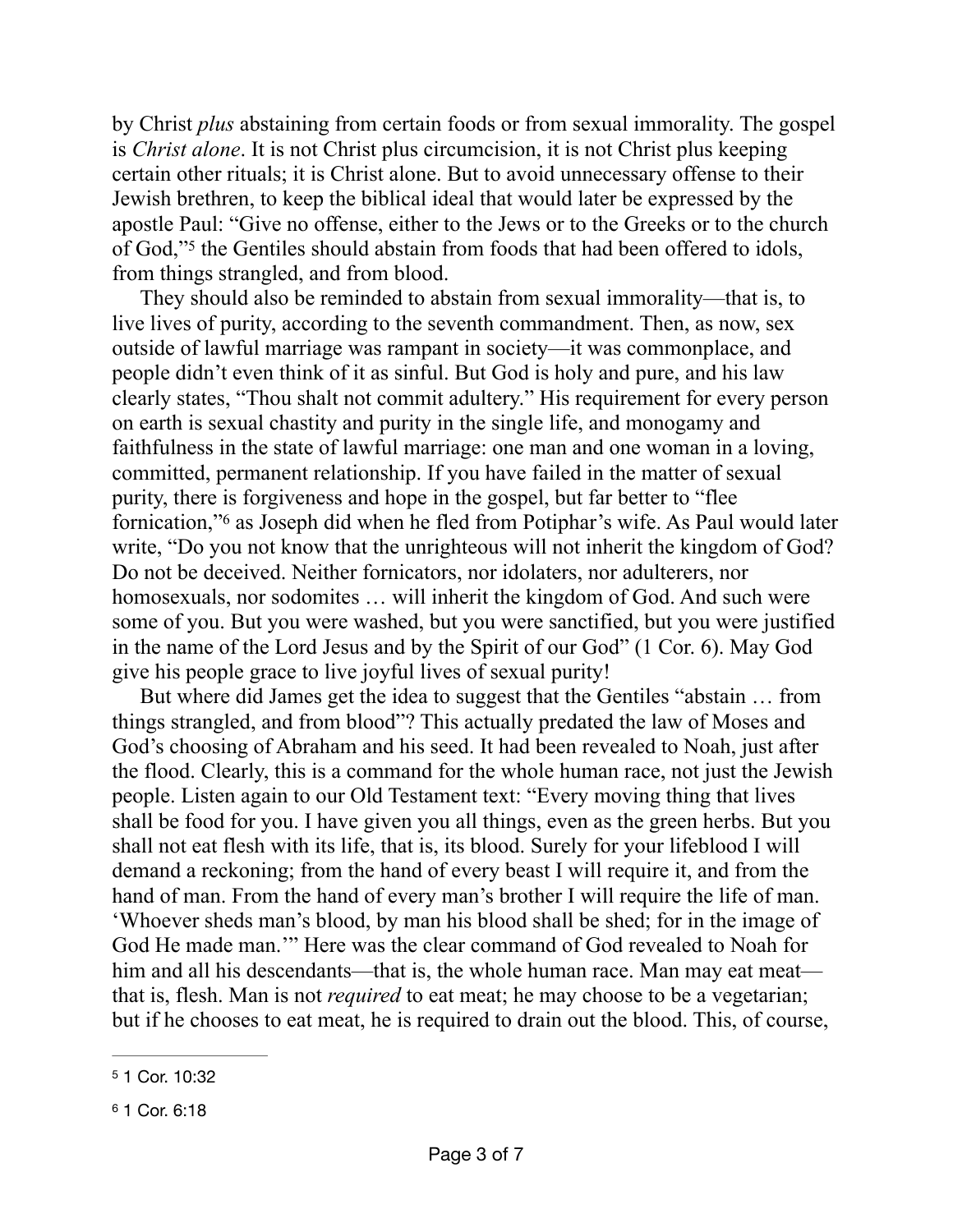is routinely done in the preparation of beef, pork and fowl for human consumption, but it is important not to overlook the *reason* for this, and that is to teach the sanctity of life. God alone is the Lord and giver of life. Man can mix chemicals together, but only God can bring them to life. Life is a gift from the hand of a loving God. Human life especially is precious, but God values the life of all his creatures. Since the Flood, man has been given permission to eat meat, but animals are not to be needlessly or wantonly slaughtered. When they are slaughtered and butchered for human consumption, the blood is to be drained out first. This is to be a permanent reminder to all mankind that life is a gift of a loving God. Premeditated murder is a grievous sin against the image of God. Whoever sheds innocent blood is to be brought to justice, and the perpetrator of such an affront against God's perfect image is to be put to death by lawful execution. As we read in Numbers 35, "Blood defiles the land, and no atonement can be made for the land, for the blood that is shed on it, except by the blood of him who shed it." Let it be emphasized: human life, from the moment of conception to the moment of natural death, is to be valued by all peoples as the gift of a holy God. The sixth commandment is "Thou shalt not kill" (also translated "You shall not murder"). It requires "all careful studies, and lawful endeavors, to *preserve* the life of ourselves and others." The preservation of human life is one of man's principal duties. Suicide and homicide are grave sins against the image of God in man.

<span id="page-3-2"></span>So it was not without good reason that James at the Jerusalem council would recommend that the church should inform its Gentile members "to abstain from things polluted by idols, from sexual immorality, from things strangled, and from blood." Salvation is not faith in Christ *plus* abstaining from these things, but the redeemed of Jesus Christ will gladly obey their heavenly Father by living a life of good works as a heartfelt response to his grace. Good works are not in any way the *ground* of our salvation; rather, they are a *response* of a renewed heart. We do not do good works *in order to* be saved; we do them *because* we are saved. We do them out of gratitude for our salvation. My dear hearer, do you sincerely want to do good works? As the Savior said, "Let your light so shine before men, that they may see your good works, and glorify your Father which is in heaven.["8](#page-3-1)

<span id="page-3-3"></span>Let us think through our text using the three words that form the title of our sermon: unity, charity, consensus. These are beautiful graces that ought to characterize every church, and to which all Christians ought to aspire. First, **1. Unity**

This would later be explicitly spelled out in the letter to the Ephesians, where the apostle would urge us to "[endeavor] to keep the unity of the Spirit in the bond

<span id="page-3-0"></span>Westminster Larger Catechism 135 (*Trinity Psalter Hymnal, 957)* [7](#page-3-2)

<span id="page-3-1"></span>[<sup>8</sup>](#page-3-3) Matt. 5:16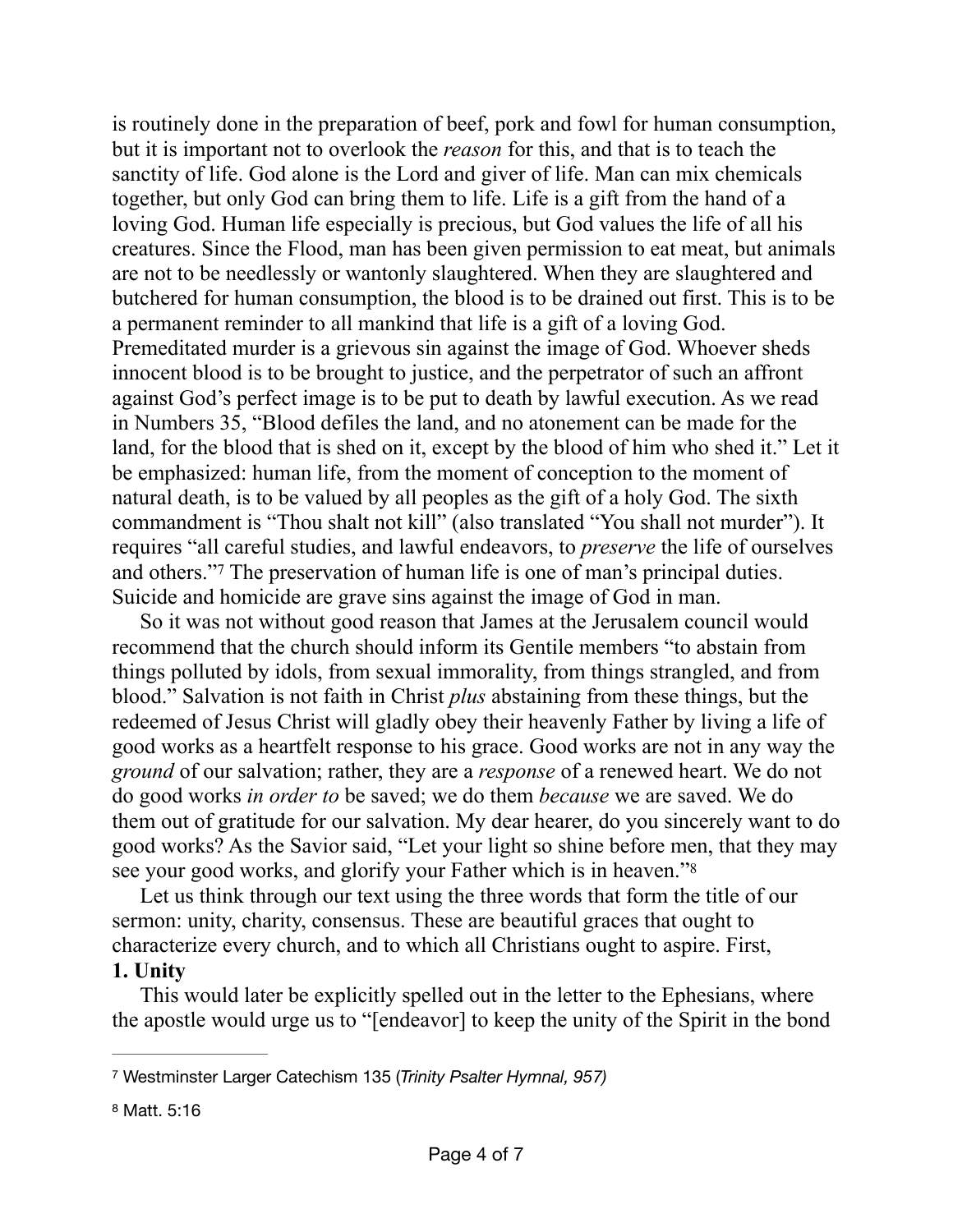of peace" (Eph. 4:3). Now surely there is diversity in the Christian church. We know that this is God's intent, for at the final day the company of the redeemed will include men and women "out of every tribe and tongue and people and nation" (Rev. 5:9). Already in the book of Acts the church was learning to adjust to the inclusion of both Jews and Gentiles into the body of Christ. The church is composed of men and women, boys and girls, from a variety of backgrounds and cultures, with different likes and dislikes, different opinions, different tastes, different thought patterns. But all of us are duty-bound to "[cast] down arguments and every high thing that exalts itself against the knowledge of God [and bring] every thought into captivity to the obedience of Christ" (2 Cor. 10:5). This is not optional but mandatory. When we are brought out of darkness into God's marvelous light, we need to self-consciously reprogram our minds to think God's thoughts after him. Our thinking, our reasoning and our thought-patterns must be brought under the lordship of Christ. We are not permitted to disagree with Jesus Christ. The idea of a professing Christian reserving the right to disagree with Christ on abortion or same-sex marriage or the difference between a man or a woman is unthinkable. Yet we live in a highly individualistic culture. There are a lot of men and women in public life who profess to be good Christians but who do not agree with Christ on these matters. They need to be called out and told, "You must" choose: do you agree with Christ, or do you not? If you do not agree with Jesus Christ, then you are not a Christian. Christ must be Lord of all; a Christian does not have the right to disagree with his Master. When you profess faith in Jesus Christ, you voluntarily give up your right to disagree with Christ. If the Bible teaches something, then you need to get on board."

So there is diversity in the Christian church, because we come from different backgrounds. Yet we are to do all within our power to keep the unity of the Spirit in the bond of peace. When the Jerusalem council was confronted with the teaching that it was necessary for believing Gentiles to be circumcised, and to keep the law of Moses, it answered in one voice: "We stand firm on the gospel. Salvation is by Christ alone. The way of salvation and the terms of church fellowship are the same for Jews and Gentiles alike. What is required in order to become a communicant member of the Christian church is a credible profession of faith in Christ alone." Such was the unity of the early church, and such must be the unity of the church today. But secondly, consider

## **2. Charity**

Charity is a beautiful word that comes from a Latin root meaning love. In the words of the King James Version, "And now abideth faith, hope, charity, these three; but the greatest of these is *charity*"—that is love. We are not referring to romantic love, but to the love that all Christians are to have one for another. Jesus said, "By this shall all men know that ye are my disciples, if ye have love one to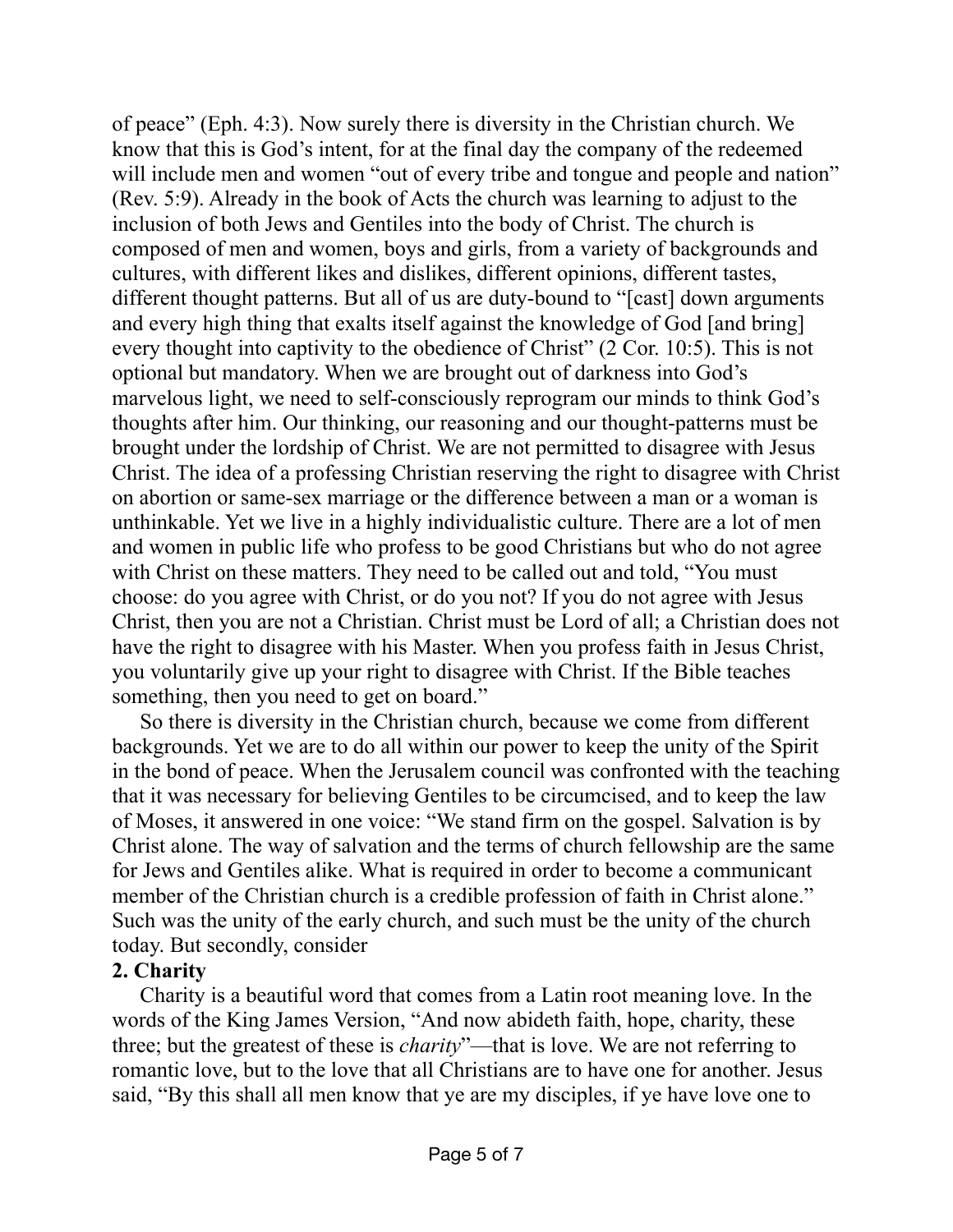another." Love for other members of the body is not optional. There must be no class distinctions within the body. Every member is important. Every member should be loved, the lovable and the unlovable, even those whose opinions on peripheral matters we may not agree with. Now we see through a glass, darkly; but then face to face: now we know in part; but then shall we know even as also we are fully known. The church is not yet perfected, but it will be one day. In the meantime we must strive for unity but practice charity. We live in such a touchy world. I read the other day of a man losing his job for referring to Taiwan as a country! Academics have lost their jobs over forgetting to refer to students by their chosen pronouns. Brethren, these things ought not so to be—and cannot be within the church of Jesus Christ. We are to "love one another with a pure heart fervently." We are to practice Christian charity.

The Jerusalem council was united on the gospel, but self-consciously chose to practice charity as well. The Gentile Christians were reminded of their duty not to cause needless offense to their Jewish brethren. Jewish Christians were taught to accept their Gentile brethren and "not trouble those from among the Gentiles who [were] turning to God."

<span id="page-5-1"></span>The Christian church is to practice charity. In the words of one poet, "Like a mighty army moves the church of God; brothers, we are treading where the saints have trod; we are not divided; all one body we, one in hope and doctrine, one in *charity*.["](#page-5-0) We must all have a sincere love for one another. Is this the desire of your heart—of mine? Are you charitable? If not, then you must repent and be reconciled to those you have offended. You should do this before coming to the Lord's table, so that the practice of the Lord's supper is in actuality a demonstration of the church's true unity. Thirdly,

## **3. Consensus**

Those of us who have attended meetings of presbytery and general assembly might notice that the wording of the final resolution is slightly different from what had been proposed. Remember, this motion had been proposed by James, who was one of the twelve apostles. Clearly, this man, though he is called "James the less" (ὁ µικρός, Mark 15:40), probably because he was either younger or smaller in stature than the other James, the son of Zebedee, was a man of great stature at the Jerusalem council. He was one of the Twelve. He was one of the bishops of the Jerusalem church—regarded as the mother church. He was adept in the Scriptures. He was a peacemaker, a conciliator. Consider the wording of the original motion, and compare it to the final, adopted motion:

Proposed: that Gentiles "abstain from things polluted by idols, from sexual immorality, from things strangled, and from blood."

<span id="page-5-0"></span><sup>&</sup>lt;sup>[9](#page-5-1)</sup> Sabine Baring-Gould, "Onward, Christian Soldiers"